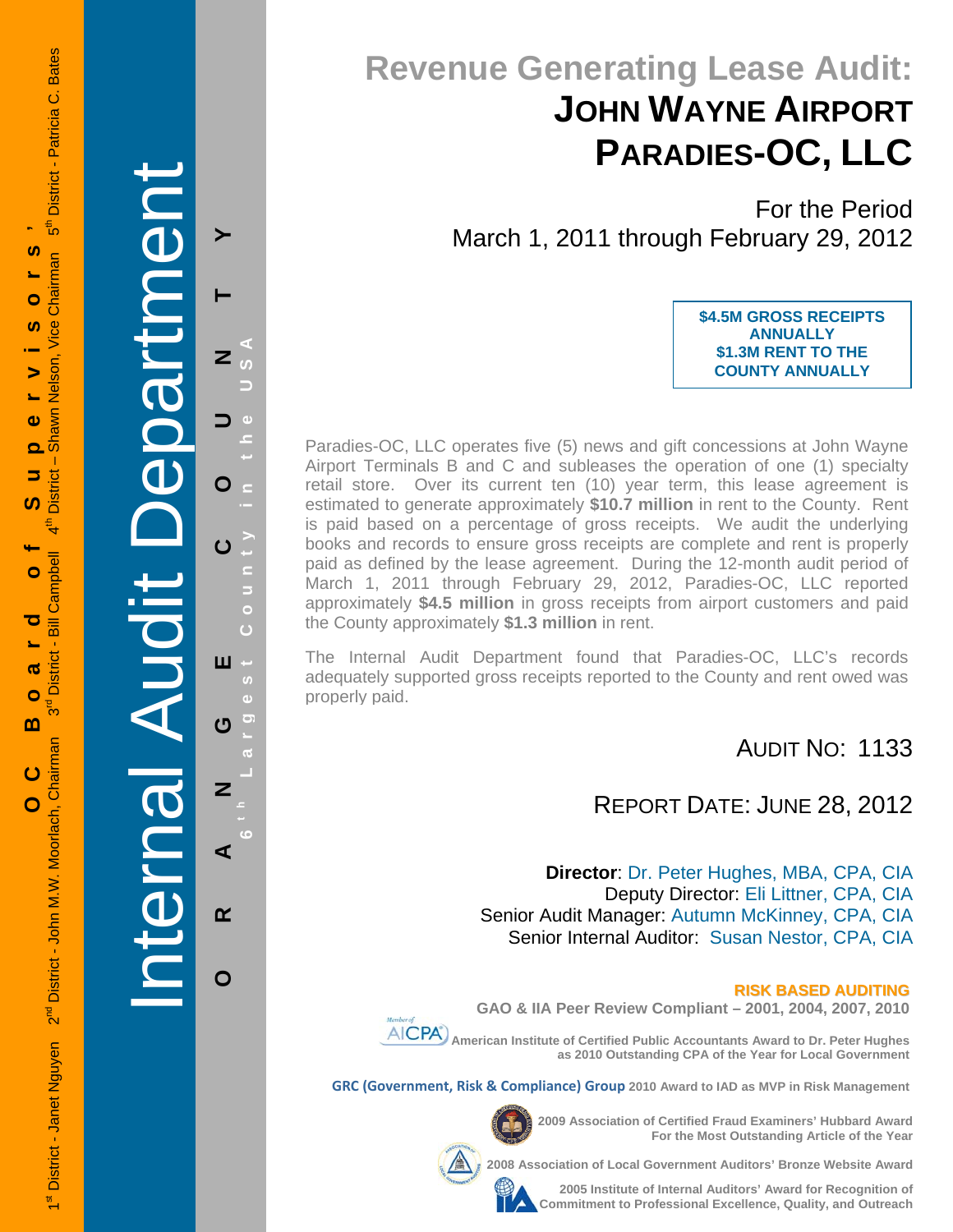Internal Audit Department

*GAO & IIA Peer Review Compliant - 2001, 2004, 2007, 2010* 

*Providing Facts and Perspectives Countywide* 

#### **RISK BASED AUDITING**

| <b>Dr. Peter Hughes</b><br><b>Director</b> | Ph.D., MBA, CPA, CCEP, CITP, CIA, CFE, CGMA<br>Certified Compliance & Ethics Professional (CCEP)<br>Certified Information Technology Professional (CITP)<br>Certified Internal Auditor (CIA) |
|--------------------------------------------|----------------------------------------------------------------------------------------------------------------------------------------------------------------------------------------------|
|                                            | Certified Fraud Examiner (CFE)<br>Certified in Financial Forensics (CFF)                                                                                                                     |
|                                            | Chartered Global Management Accountant (CGMA)                                                                                                                                                |
| E-mail:                                    | peter.hughes@iad.ocgov.com                                                                                                                                                                   |
| <b>Eli Littner</b>                         | CPA, CIA, CFE, CFS, CISA                                                                                                                                                                     |
| Deputy Director                            | Certified Fraud Specialist (CFS)<br>Certified Information Systems Auditor (CISA)                                                                                                             |
| Michael J. Goodwin<br>Senior Audit Manager | CPA, CIA                                                                                                                                                                                     |
| <b>Alan Marcum</b><br>Senior Audit Manager | <b>MBA, CPA, CIA, CFE</b>                                                                                                                                                                    |

#### **Hall of Finance & Records**

12 Civic Center Plaza, Room 232 Santa Ana, CA 92701

Phone: (714) 834-5475 Fax: (714) 834-2880

To access and view audit reports or obtain additional information about the OC Internal Audit Department, visit our website: www.ocgov.com/audit



 **OC Fraud Hotline (714) 834-3608**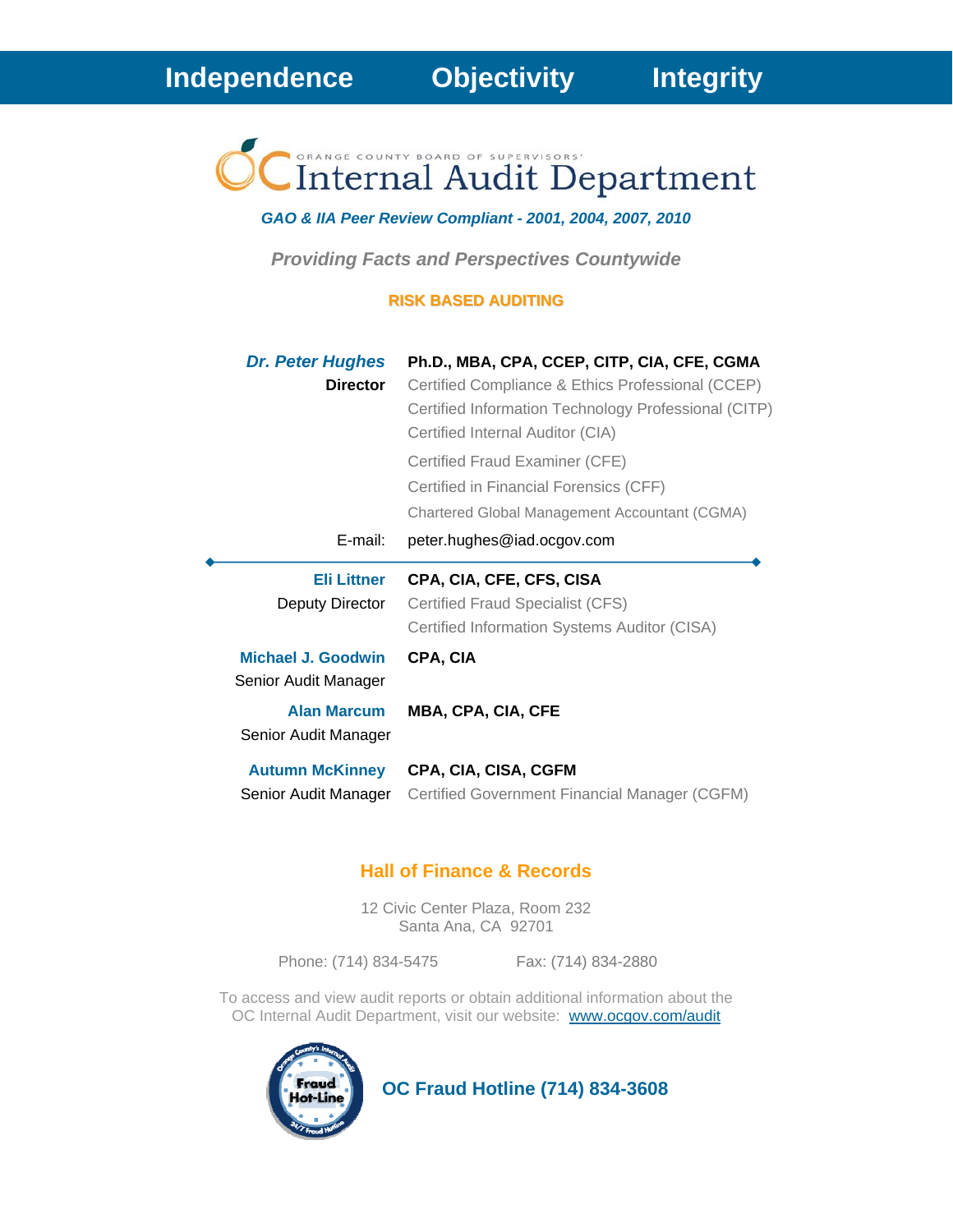### **Letter from Dr. Peter Hughes, CPA**





#### **Transmittal Letter**

**Audit No. 1133 June 28, 2012** 

- **TO:** Alan L. Murphy, Director John Wayne Airport
- **FROM:** Dr. Peter Hughes, CPA, Director Internal Audit Department
- **SUBJECT:** Revenue Generating Lease Audit: John Wayne Airport/Paradies-OC, LLC, PM 1121-0350-0006

We have completed our revenue generating lease audit of Paradies-OC, LLC, for the period March 1, 2011 through February 29, 2012. The final **Internal Auditor's Report** is attached. We performed this Revenue Generating Lease Audit in accordance with our FY 2011-12 Audit Plan approved by the Audit Oversight Committee.

Each month I submit an **Audit Status Report** to the BOS where I detail any material and significant audit findings released in reports during the prior month and the implementation status of audit recommendations as disclosed by our Follow-Up Audits. Accordingly, the results of this audit will be included in a future status report to the BOS.

As always, the Internal Audit Department is available to partner with your staff so that they can successfully implement or mitigate difficult audit recommendations. Please feel free to call me should you wish to discuss any aspect of our audit report or recommendation.

Additionally, we will request your department complete a **Customer Survey** of Audit Services. You will receive the survey shortly after the distribution of our final report.

#### **Attachments**

Other recipients of this report listed on the **OC Internal Auditor's Report** on page 4.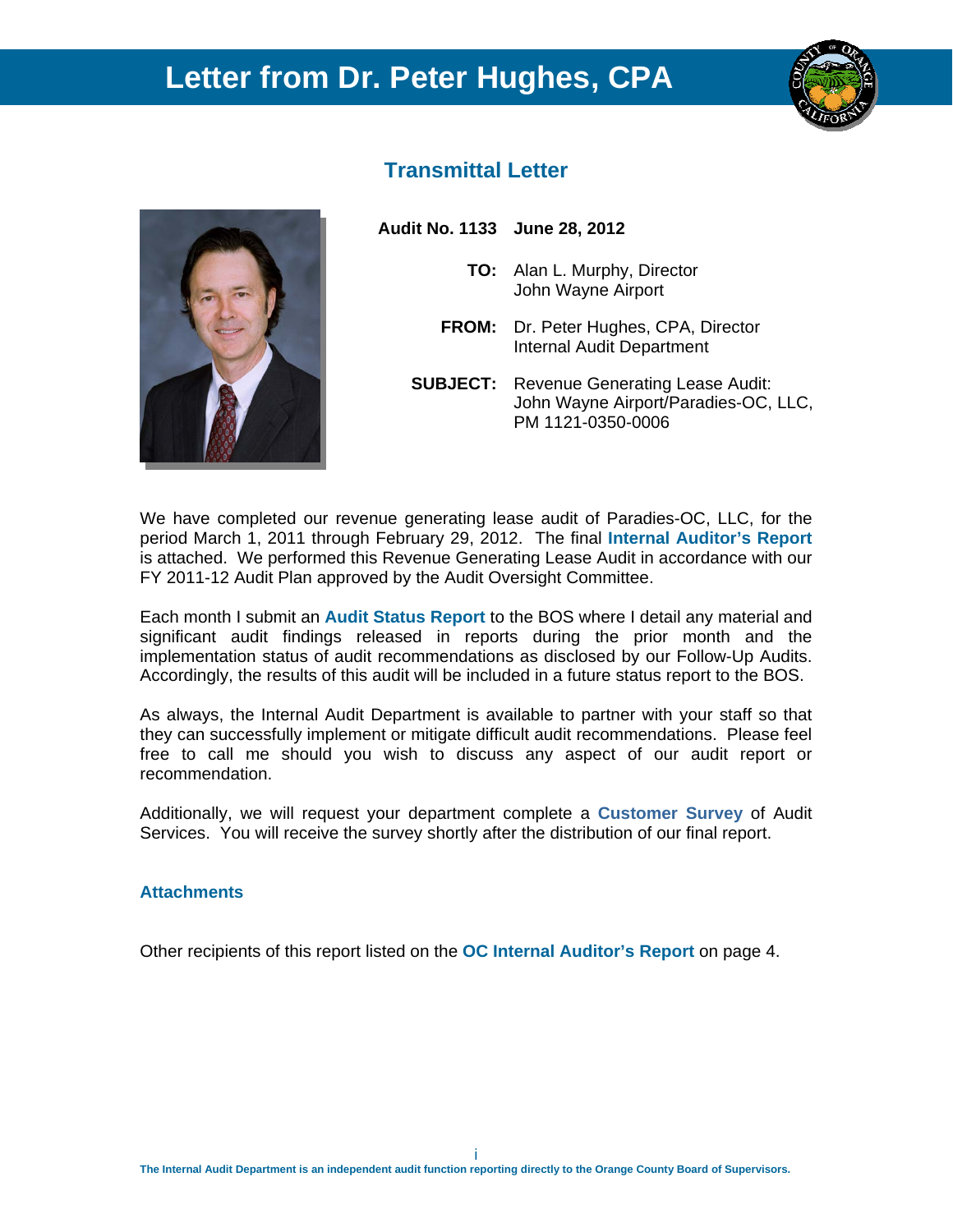## **Table of Contents**



#### *Revenue Generating Lease Audit: John Wayne Airport Paradies-OC, LLC Audit No. 1133*

**For the Period March 1, 2011 through February 29, 2012** 

| <b>Transmittal Letter</b>           |   |
|-------------------------------------|---|
| <b>OC Internal Auditor's Report</b> |   |
| <b>OBJECTIVE</b>                    |   |
| <b>RESULTS</b>                      | 1 |
| <b>BACKGROUND</b>                   | 1 |
| <b>SCOPE</b>                        | 2 |
| <b>ACKNOWLEDGMENT</b>               | 2 |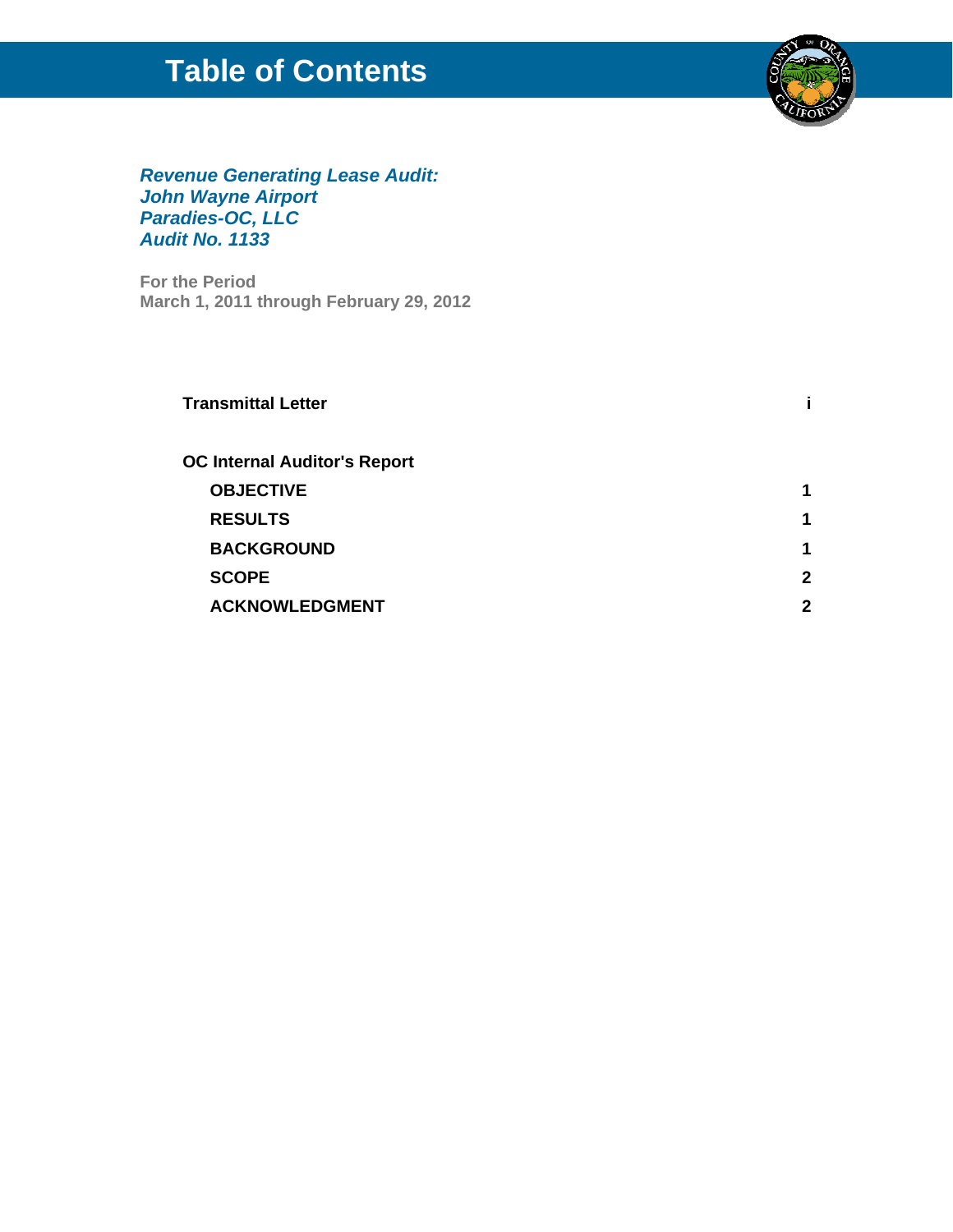

#### **Audit No. 1133 June 28, 2012**

tu Higkes

| TO: | Alan L. Murphy, Director |
|-----|--------------------------|
|     | John Wayne Airport       |

FROM: Dr. Peter Hughes, CPA, Director/ Internal Audit Department

SUBJECT: Revenue Generating Lease Audit: John Wayne Airport, Paradies-OC, LLC, PM 1121-0350-0006

#### **OBJECTIVE**

We have performed an audit of certain records and documents for the period of March 1, 2011 through February 29, 2012, pertinent to the lease agreement (Agreement) between the County of Orange (County) and Paradies-OC, LLC (Paradies), dated January 11, 2011. The Agreement is for the operation of news, gift, and specialty retail concessions at the John Wayne Airport Terminals B and C. Our audit objectives were:

- (1) The primary objective of our audit is to determine whether Paradies' records adequately support their monthly gross receipts reported to the County and rent owed is properly paid.
- (2) The secondary objective of our audit is to determine whether Paradies complies with certain other financial provisions of the Agreement, such as accounting methods, monthly gross receipts statement format, and annual financial statement requirements.

In addition, while performing the audit we may identify internal control weaknesses for which we will identify suggestions for improvement.

#### **RESULTS**

Objective #1: We found that Paradies' records adequately supported reported gross receipts and rent owed was properly paid.

Objective #2: We found that Paradies complied with certain other financial provisions of the agreement such as accounting methods and monthly gross receipts statement format.

#### **BACKGROUND**

The County originally entered into a lease (Agreement) with Paradies-OC, LLC (Paradies), dated June 1, 2008, for the operation of three (3) news and gift concessions in Terminal B.

#### Terminals B and C Paradies-OC, LLC has a lease agreement to operate five (5) news and gift concessions at John Wayne Airport and subleases the operation of one (1) specialty retail store.

**Audit Highlight** 

Gross receipts generated from airport customers during the 12-month audit period were approximately **\$4.5 million** and rent paid to the County was about **\$1.3 million.**  Over its current ten (10) year term, this lease agreement is estimated to generate approximately **\$10.7 million** in rent to the County.

The Internal Audit Department found that Paradies-OC, LLC's records adequately supported reported gross receipts and rent owed was properly paid.